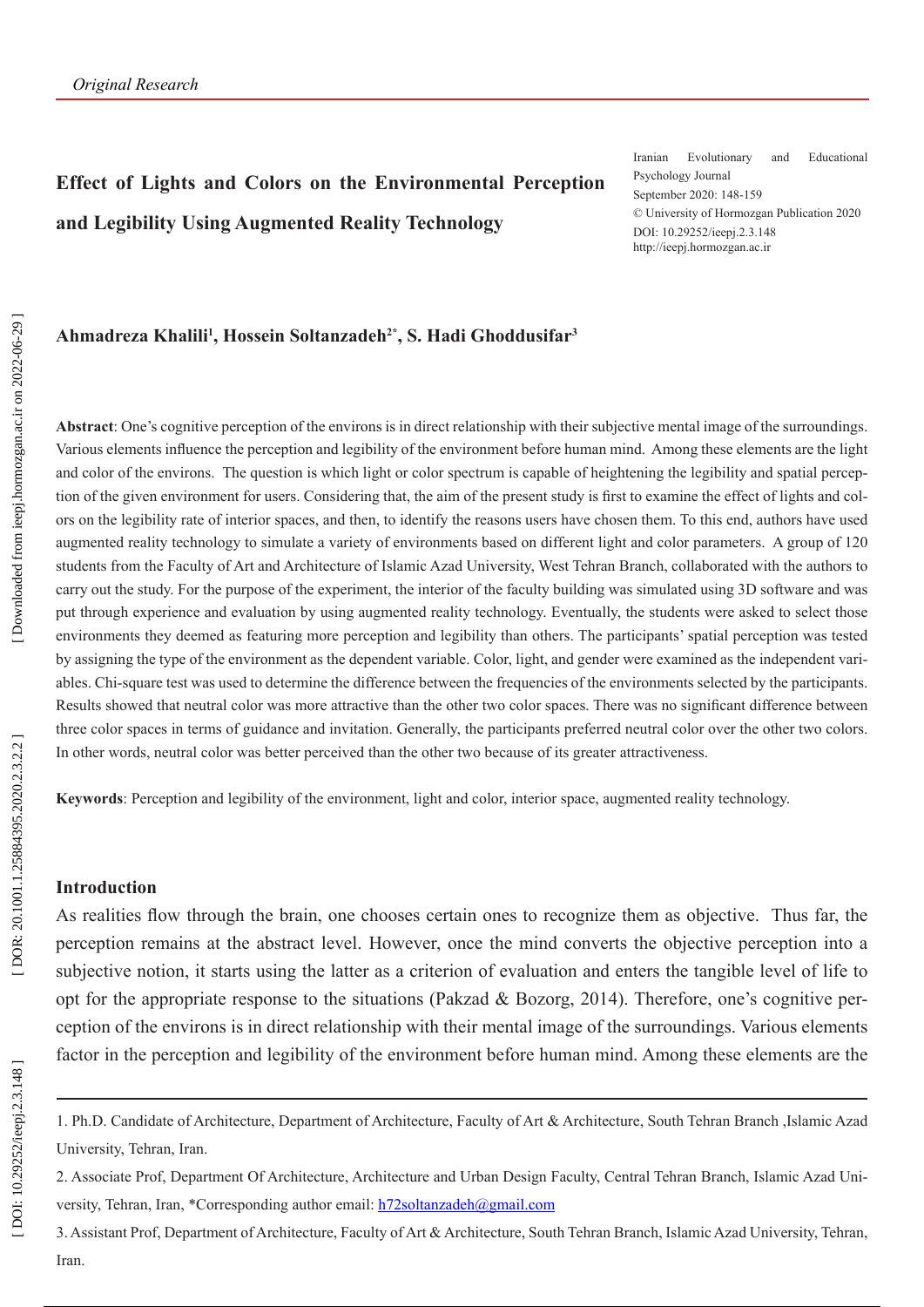environmental factors in the surrounding that are perceived by five senses. Examples of such factors are light and color, which are received and processed by eyes. Mental image is considered a subjective and intangible concept. As a result of interaction between humans and the environment, mental images are composed of one's mental awareness of the environment (Tantanatewin, 2016). Therefore, the study of mental images is the first step to analyze interactions between humans and the environment which is known as "inside-out" which complements outside-in view. Mental images are a set of images formed from the appearance, function, and meaning of a space in the mind (Read, 2003). As one of the three aspects of space changes, mental images also change with time. Therefore, as the interpretations, mental images and meanings formed for people are unique depending on the values, priorities and experiences, and their behavior relative to a similar situation varies too (Yildirim, 2007).

 Most studies conducted in this field only deal with one aspect, i.e. the light or the color of the space. However, the present study investigated the color and light of space together. Another innovative aspect of this study was the use of augmented reality technology. In fact, the aim of the present study is first to examine the effect of lights and colors on the legibility rate of interior spaces, and then, to identify the reasons users have to choose them.

To this end, researchers have employed augmented reality technology to simulate a variety of environments based on different light and color parameters. The statistical population of this research is comprised of under graduate students of West Tehran Branch, IAU. The question posed as follows: from among the experienced environments, which one featured the highest legibility and perception. The other question was regarding the reason the participants had (attractiveness, sense of invitation, or navigation) for their choice. Gender has been taken into account while conducting the experiment along with a quantitative study of the effect of environ mental factors, such as light and color, on the perception and legibility of the surroundings for the participants

# **Literature Review**

A review of pertinent literature indicates that different colors have different effects on people. According to Stone (2003), warm colors attract people to the exterior and heightens their alertness. Differently, cool colors draw attention towards the interior and help people concentrate on mental and visual issues. As put by Stone and English (1998), cool colors bring about tranquility and warm colors stimulate emotions. Elsewhere in a study carried out by Bebin (2013), blue was perceived as more positive than orange, and seemed to have a greater influence in purchase decision-making. Similarly, Bellizzi (1983) states that stores decorated with cool colors were preferred over those with warm ones. Akalin (2009) discusses that purple was a better-received color than yellow for the inside of a bakery.

Likewise, Valdez's (1994) research shows that colors of shorter wavelengths (cool colors like purple and blue) are chosen over those with longer wavelengths (warm colors like yellow and orange). Camgöz et al (2004) have suggested that when colors are bright and saturated, their attractiveness increases.

Read (2003) believes that warm, bright colors heighten individuals' perception. Similarly, Canter underlines the attractiveness of warm colors, stating that red makes objects appear closer compared to blue. In fact, it is believed that use of warm colors facilitates people's perception of the space (Canter, 1983).

According to kenz and kers, interior ambient lighting works directly on the emotions, memories, perceptual navigation, and problem-solving skills (Knez & Kers, 2000). Meanwhile, Muci (1994) reiterates that lighting techniques helps people with navigation around places. Mahnke and Mahnre (1993) realized that spaces with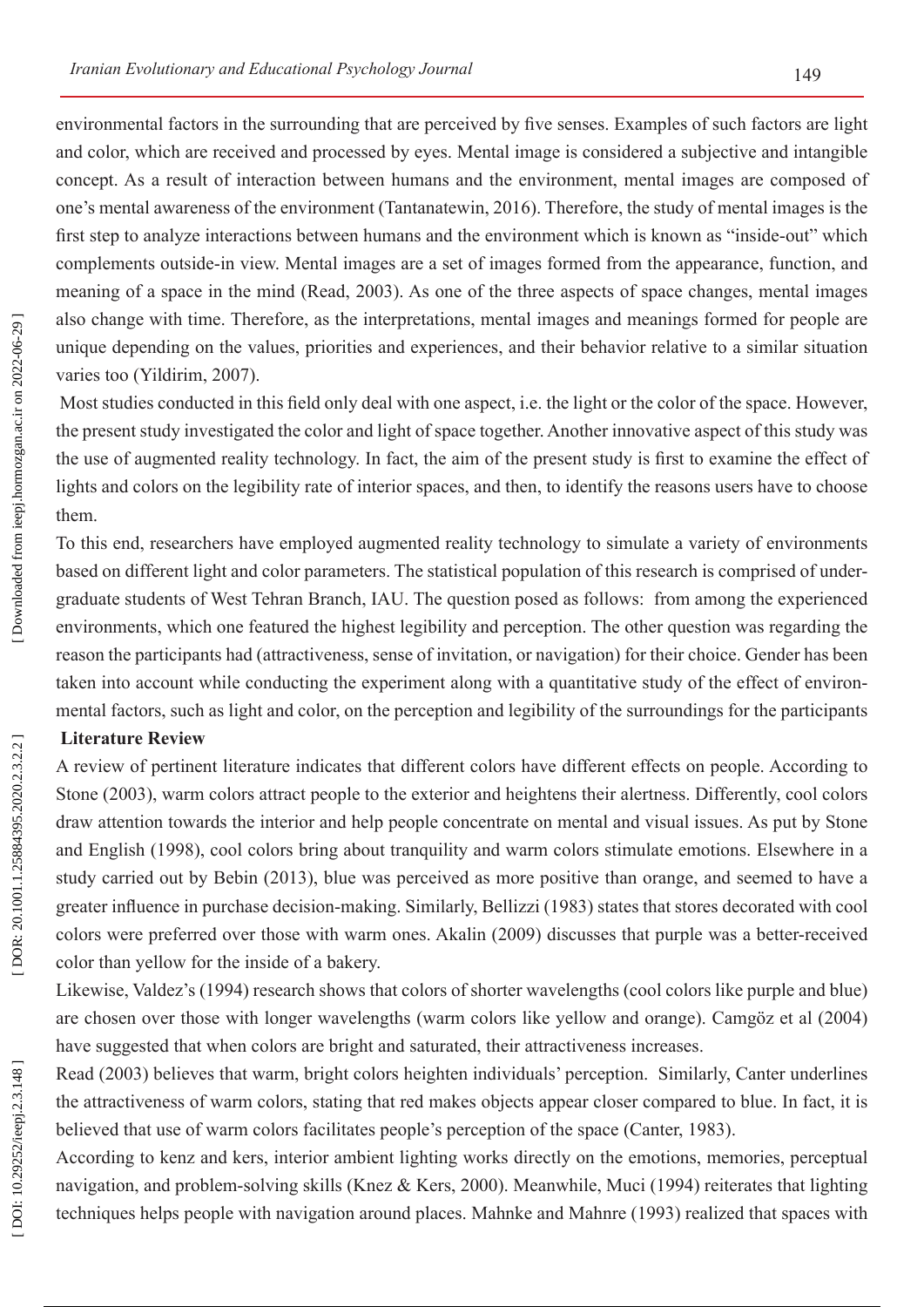more neutral tones (gray and white) were observed as sterile and dull by the attendants, while spaces with a warm color (red) reflected a high rate of attractiveness. Therefore, the research presumes that increased har mony among the colors of a given interior results in a more positive perception of the space. Kumoglu Suzer, et al. (2018) found that subjects reported a more positive mood under 2000 than under 300 lux. Tantanatewin (2016) proposed a model in which mood, visual performance and decisionmaking strategy are affected by the visual environment for mental processing capacity. The mood shift for women was strongly negative for bright conditions and near zero for 'dim' conditions, whereas men tended to respond in the opposite direction. Quartier et al (2014) found that age and gender interacted with the illuminance and the colour temperature of the lighting, causing different kinds of mood shifts. Wardono et al. (2012) showed the existence of systematic influences on mood from lighting parameters within the range encountered in everyday interior conditions. Given the review of relevant literature, it was revealed that there was no record of prior research work in which the effect of the two parameters of light and color in various environments were examined. The present study would review the two parameters as well as the reason for the choices of environment based on the environmental indicators of attractiveness, sense of invitation, and navigation.

## **Theoretical foundation**

**Perception and legibility:** Legibility is the quality which makes a place perceivable and can affect the ease and manner of people's understanding of the chances and opportunities they are presented by the given en vironment (Lynch, 1960). To Bentley, legibility is what makes a place graspable, and it is significant at two levels of physical form and pattern (Bentley, 1985). Elsewhere, a legible environment is defined as one that features qualities responsive to aesthetic, safety, and navigation needs (Bellizzi, Crowley, & Hasty, 1983).

To Erem and Sener (2008), legibility is a variable of the environment which is used to read its surroundings. Paydar (2012) describes it as a feature of the environment which helps the individual to tangibly locate themselves along the path. The quality of this feature for pedestrians depend on how familiar they are with the environs. The important point in the organization of a legible environment is to form an accurate, clear concept of the respective qualities in the mental image of the audience.

**Environmental elements affected by the perception and legibility of the environs:** Mahdzar and Safari (2014) express that simplicity of the place and spatial organization are pertinent to 2-dimensional data about the space. In fact, legibility is subordinate to the spatial geometry. Likewise, Höllerer and Feiner (2004) believe that legibility is the staple of designing interior spaces and determines how the built environment must be organized in order to establish the mental image, coherence, and visibility. The quality of legibility depends on visibility, simplicity, connectivity, unity, and the ability to perceive all these in a given structure (Höllerer& Feiner, 2004). Baker (1986) categorizes the factors of interior space as follows: The environs (temperature, sound, scent), design (plan, colors, material, and furniture arrangement), and the social factor (age, gender, education) which influence the spatial perception, restriction, and function. Proper application of the environmental factors positively affects the users' perception, behavioral decisions, spatial navigation, and pathfinding. Light and color are among the elements that affect the perception and legibility of the inte rior spaces (Baker, 1986).

Human eye is one complicated tool to receive optical stimulants. The structure of human eye is comprised of three parts in charge of the sense of sight: One part of the system is dedicated to perception of forms, the second one perceives colors, and the third one receives light and spatial organization. Referring to the signal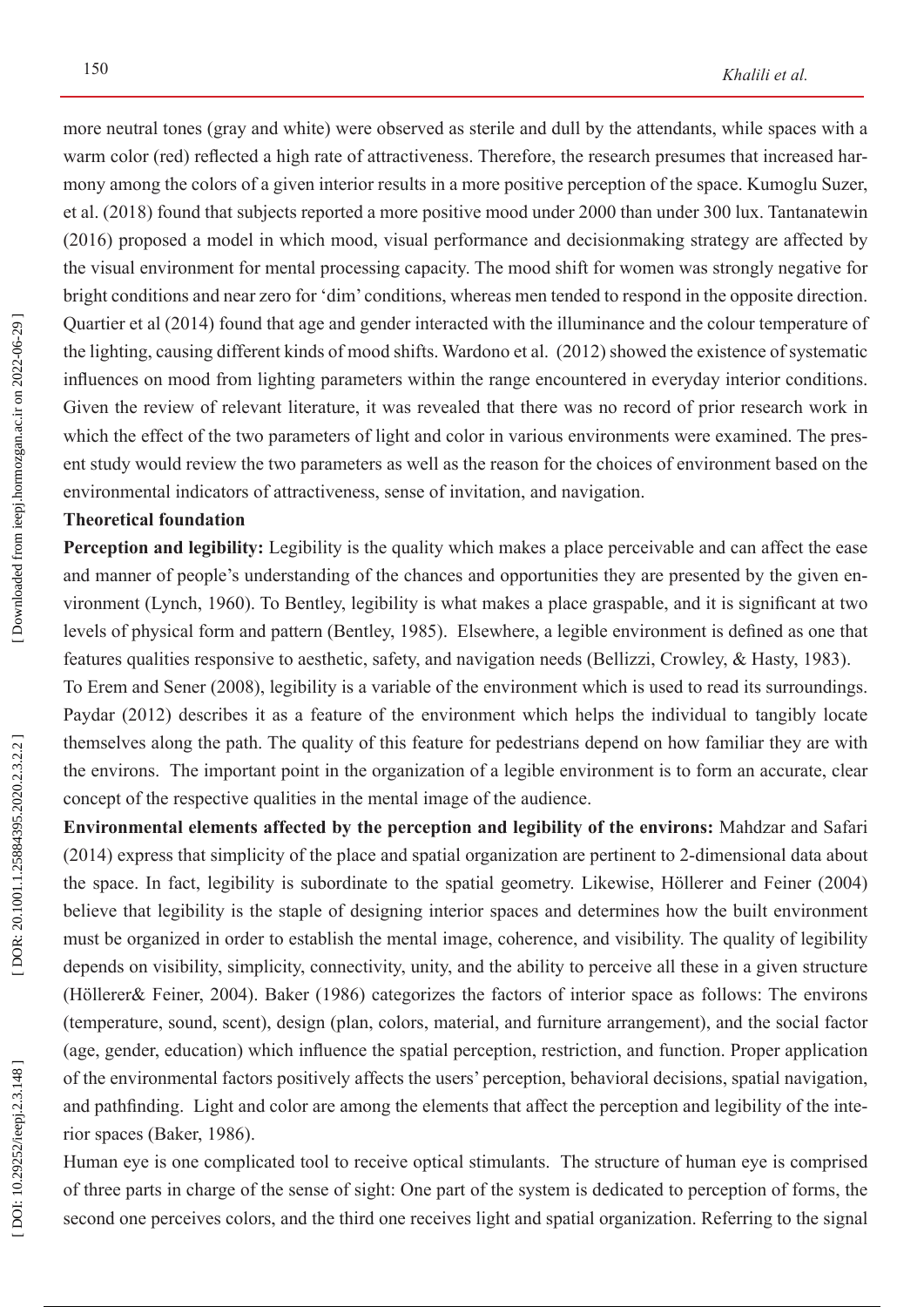theory, Pile says that environmental conditions can function in increasing or decreasing the legibility, and thus, color and light can influence one's perception of the surroundings. As Pile puts it, the three factors of attrac tiveness, sense of invitation, and navigation can play a significant role in the improvement of perception and legibility of the environment and can facilitate pathfinding (Pile, 1997). Table 1 summarizes the environmental factors that influence environmental readability from the perspective of experts in this field.

| <b>Scholar</b>      | <b>Parameters</b>                                                                                                                                         |
|---------------------|-----------------------------------------------------------------------------------------------------------------------------------------------------------|
| Mahdzar and Safari  | Simplicity of the place, spatial organization, spatial geometry                                                                                           |
| Dalton and Hölscher | visibility, simplicity, connectivity, unity, and the ability to perceive                                                                                  |
| Baker.              | The environs (temperature, sound, scent), design (plan, colors, material, and furniture  <br>arrangement), and the social factor (age, gender, education) |
| Pile                | Environmental light and color                                                                                                                             |

| Table 1. Various viewpoints on environmental elements factoring in legibility |
|-------------------------------------------------------------------------------|
|-------------------------------------------------------------------------------|

The present study is based on Pile's theory of environmental elements and color and light in particular, and intends to investigate how they influence the perception and legibility of the faculty interior for the students of architecture. In this method, ambient colors (warm, cool, and neutral colors), light, brightness of ambient lights, and the participants' gender were taken as independent variables, and attractiveness, navigation, and sense of invitation which contribute to the spatial perception as the dependent variables.



**Figure1** . The three parameters marked by Pile as the indicators of light and color which affect the perception and legibility of the environs

**Environmental perception in Cyberspace:** Augmented reality is connected to the concept of virtual reality. Virtual reality is an attempt to create an unreal world to which users can connect by using visual, auditory, and other tools. Augmented reality makes it possible to add complements to the real world instead of creating an artificial environment. In short, augmented reality is the computer-generated items combined with the real-world environs. Azuma (1997) defines the indicators of augmented reality as follows: 1. Superimposing virtual images on an actual space; 2. Simultaneous interaction in real settings; 3. 3-D recording of digital data in the actual space.

Osman (2002) highlights the significance and benefits of using a virtual reality in experimental adjustment, arguing that the structural path and design of a virtual space, the location of a moving or fixed object or the type and form of other variables can be easily altered using a computer program. In a shorter span of time, with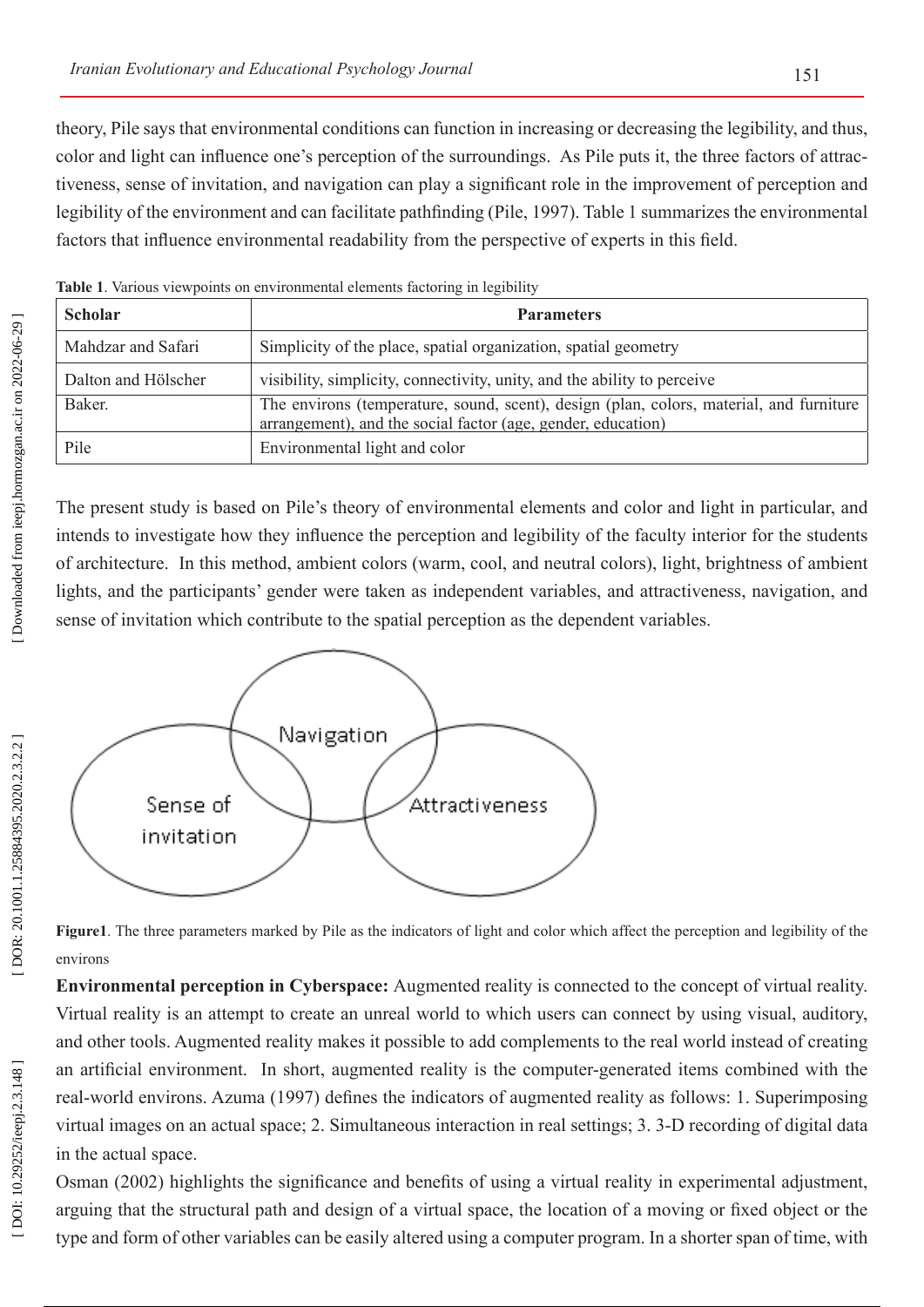smaller efforts and at higher costs, tests including the simulation of real-world spaces (analog versions, actual places, full-scale models, etc.) and their comparison to virtual spaces can be run (Osmann, 2002). Kipper and Rampolla prove that virtual spaces can bear the complexities of the real world, and the results of tests con ducted in virtual spaces are quite similar to those carried out in real-world environments (Kipper & Rampolla, 2013). Likewise, Tlauka and Wilsen (1996) noticed that actual and virtual environments were produced using similar maps. Osman and Berendt reiterate that using virtual environments would yield accurate findings and can be carried out at far lower costs compared to creating real-world scenarios (Osmann & Berendt, 2002). In the same regard, the present study made use of augmented reality in order to simulate a variety of environ ments based on different light and color parameters.

#### **Material and Method**

**Statistical population**: A group of 120 students from the Faculty of Art and Architecture of Islamic Azad University, West Tehran Branch collaborated with authors to carry out the study. They were selected out of a group who had not seen the test scenario. In order to achieve reliable statistical results, the year and gender dis persions of the participants were designated similarly: Freshman: 24.5%, sophomore: 25.5%, junior: 24.5%, and senior: 25.5%; female: 50%, and male: 50%. The participants were all in the 19-25-year-old age range. Sampling Method: In this research, Sampling Method is "statistical method" involving the selection of elements from an ordered sampling frame. Statistical methods are mathematical formulas, models, and tech niques that are used in statistical analysis of raw research data. The application of statistical methods extracts information from research data and provides different ways to assess the robustness of research outputs. The most common form of systematic sampling is an equiprobability method. In this approach, progression through the list is treated circularly, with a return to the top once the end of the list is passed.

**Procedures of data collection and analysis:** Participants were expected to experience different light and col or conditions in order to discover the effect of light and color on the spatial perception. For accuracy reasons, it was necessary to have a controllable environment in which changes of colors and light densities could be adjusted. It was also required to feature stable environmental details such as materials, textures, and tempera ture. Therefore, the authors designed a proposed path in Rhinoceros 3D, modeled and simulated it (image 2), and placed the environmental factors in it. After simulation of various environs, each of the participants went through 6 different scenarios (Table 2). Initially, they experienced spaces lit with day light with three different color schemes (warm, neutral, cool). The next 3 scenarios featured various light levels (bright, semi-bright, and dark) in an environment of neutral color (white). Scenarios were carried out using augmented reality technology. At the end, the students were asked to select the environment they deemed more perceivable and legible. Subsequently, they were asked for the reason of their choice drawing upon the three parameters of invitation, navigation, and attractiveness. The participants' spatial perception was tested by assigning the type of the environment as the dependent variable. Color, light, and gender were examined as the independent variables. Chi-square test was used to determine the difference between the frequencies of the environments selected by the participants. The ratio of the expected participants for each category was equal.

Color, intensity of light, and the temperature of colors were determined based on the calculation of references extracted from Pile's research. Thus, various scales of warm colors (red R: 126 G: 0 B: 0), neutral (gray R: 100 G: 100 B: 100), and cool (blue R: 0 G: 0 B: 126), brightness (low (161X), medium (2501X), and high (5001X), and color temperatures (warm white (2700k), neutral white (4000k), and day light (5300k) were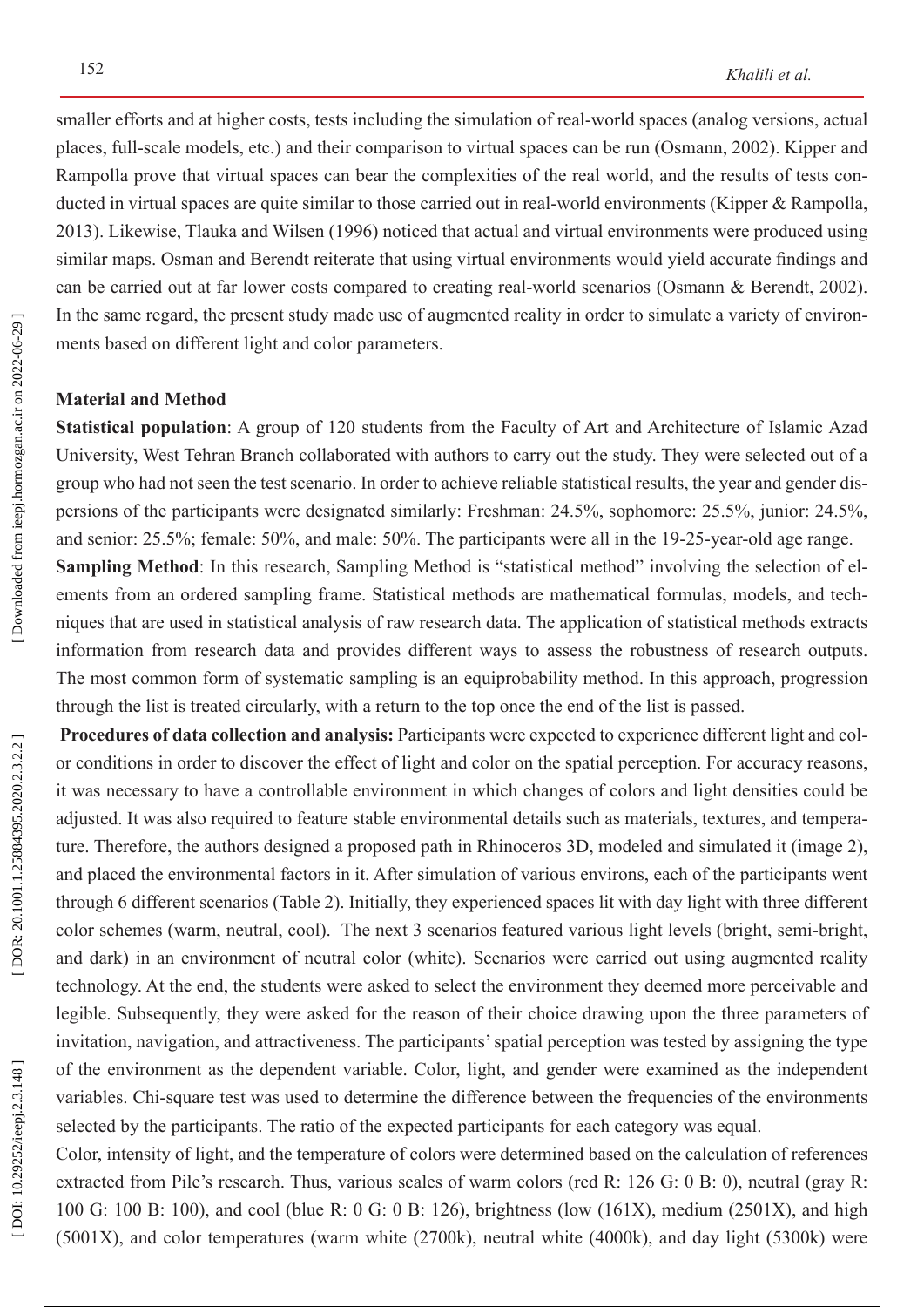#### used (Table 2).



**Image 1.** Proposed path for simulations based on **Image 2**. Method of using augmented reality techthe interior of the faculty building



nology by the participants



| ■(Ctrl) ▼<br>Image 3: Cool space<br>(R: 0 G: 0 B: 126) | Image 4: Natural space<br>(R:100G:100B:100) | Image 5: Warm space<br>(R: 0 G: 0 B: 126) |
|--------------------------------------------------------|---------------------------------------------|-------------------------------------------|
|                                                        |                                             |                                           |
| Image 6: Light space<br>(5300k)                        | Image 7: Natural space<br>(4000k)           | Image 8: dark space<br>(2700k)            |

# **Results**

Results of the participants' choices of colors and their respective categorizations are shown in Tables 3 and 4. Tables 5 and 6 show the light parameter based on the brightness level and the choices made by 120 males and females. The participants' spatial perception was tested by assigning the type of the environment as the dependent variable. Color, light, and gender were examined as the independent variables. Chi-square test was used to determine the difference between the frequencies of the environments selected by the participants. The ratio of the expected participants for each category was equal.

Frequencies and percentage of the choice of various environments based the environment and colors are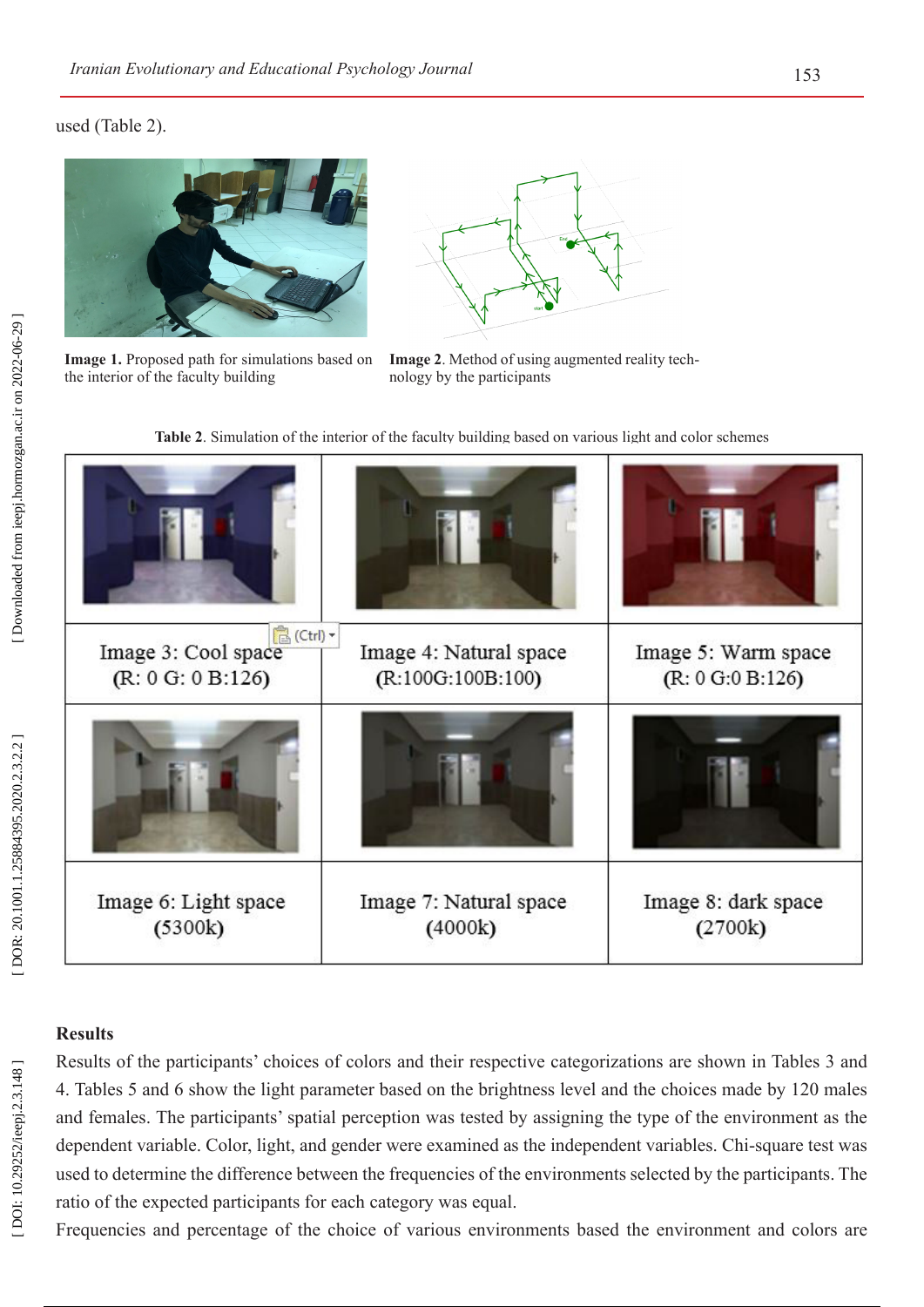displayed in Table 3. The difference between the frequencies of the three color environments was examined using chi-square test. As evident in the findings, there was a significant difference ( $\chi^2$ =120.6, df=2, P<0.001) between environments with various color schemes and neutral color was more attractive than the other two. No significant difference was observed between the three-color schemes as for navigation and sense of invi tation ( $\chi^2$ =2.33, df=2, P=0.311). The participants preferred neutral colors to the other two. In other words, the neutral color was better perceived due to its higher attractiveness.

| Type of the environment | Frequency (percent) |           |           |       | $\chi^2$ | DF            | P-Value   |
|-------------------------|---------------------|-----------|-----------|-------|----------|---------------|-----------|
|                         | Cool                | Neutral   | Warm      | Total |          |               |           |
| Attractiveness          | 11 (14.9)           | 50(67.6)  | 13 (17.6) | 74    | 39.108   | 2             | P < 0.001 |
| Navigation              | 6(21.4)             | 14 (50)   | 8(28.6)   | 28    | 3.714    | 2             | 0.156     |
| Sense of invitation     | 5(27.8)             | 9(50)     | 4(22.2)   | 18    | 2.333    |               | 0.311     |
| Total                   | 22(18.3)            | 73 (60.8) | 25(20.8)  | 120   | 120.6    | $\mathcal{D}$ | P < 0.001 |

**Table 3**. Chi-square test to examine the effect of color on the spatial perception



 **Figure 2.** Effect of colors on spatial perception

The difference between the frequencies of the three color environments based of gender is displayed in Table 4. The difference between the frequencies of environments chosen by either gender is significant ( $\chi^2$ =40.95, df=2, P<0.001). Both gender groups chose the neutral environment over the cool or warm ones.

**Table 4.** Chi-square test to examine the color preferences based on gender

|            | Frequency (percent) |           |          |       | $\gamma^2$<br>λ |    |           |
|------------|---------------------|-----------|----------|-------|-----------------|----|-----------|
| <b>Sex</b> | Cool                | Neutral   | Warm     | Total | 19.3            | DF | P-Value   |
| Male       | 13(21.7)            | 36(60)    | 11(18.3) | 60    | 22.3            |    | P < 0.001 |
| Female     | 9(15)               | 37(61.7)  | 14(23.3) | 60    | 40.95           |    | P < 0.001 |
| Total      | 22(22.3)            | 73 (60.8) | 25(20.8) | 120   |                 |    | P < 0.001 |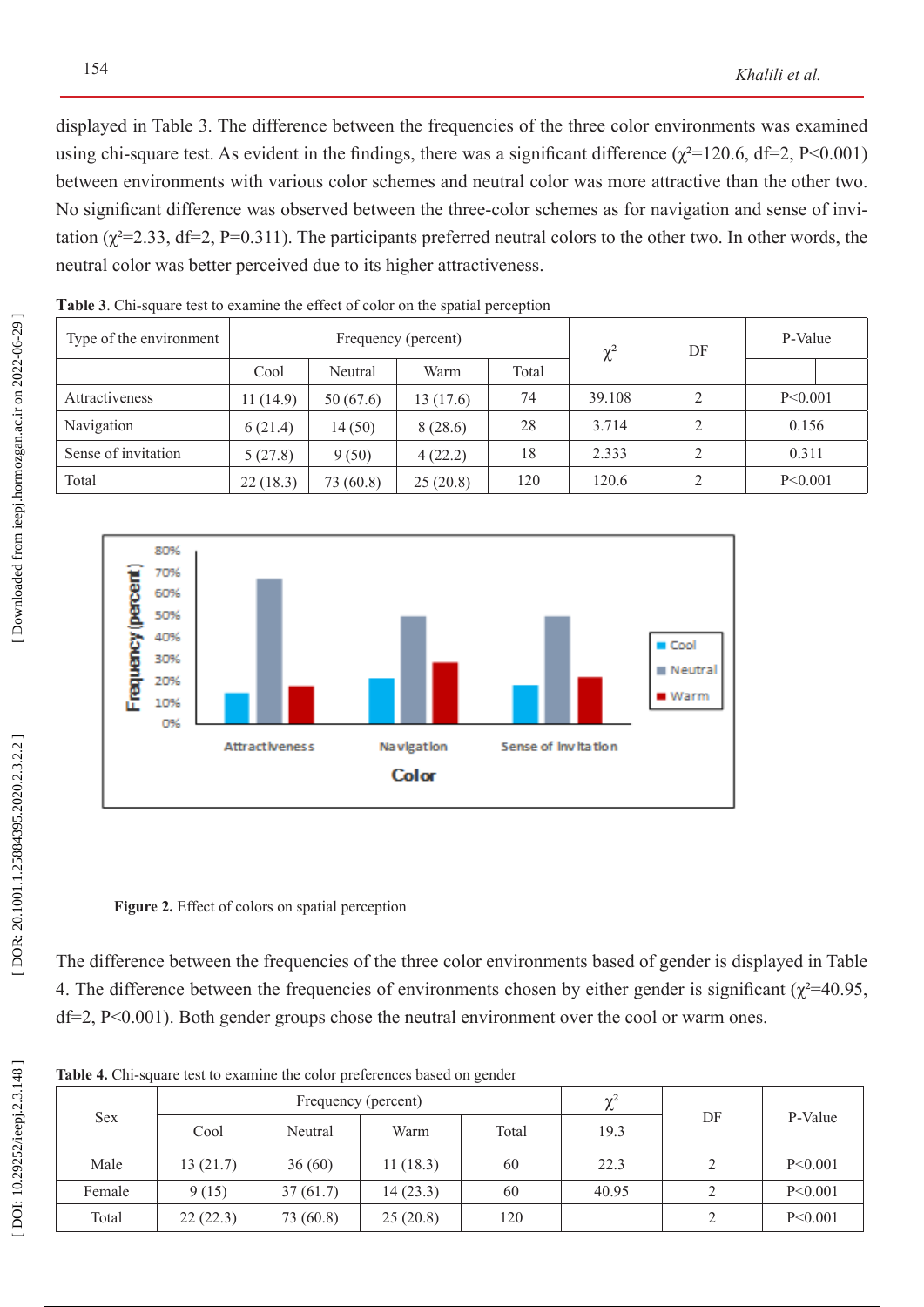

**Figure 3.** Difference between colors chosen by the two genders

Frequencies and percentage of the choice of various environments based the environment and lights are dis played in Table 5. The difference between the frequencies of the three light environments based on the type of the environment was examined using chi-square test. As evident, the difference between the three light ing schemes was significant regarding the three factors of invitation ( $\chi^2$ =11.371, df=2, P=0.003), attractiveness ( $\chi^2$ =14.588, df=2, P<0.001), and navigation ( $\chi^2$ =8.882, df=2, P=0.012). The participants also preferred semi-transparent light over the other two given the attractiveness regarding the factors of invitation and navi gation, the neutral lighting was preferred over the transparent and dark ones.

Type of the environment Frequency (percent) χ² DF P-Value Semi-transparent Attractiveness 15 (29.4) 29 (56.9) 7 (13.7) 51 14.588 2 P<0.001 Navigation 10 (29.4) 19 (55.9)  $4(14.7)$  34 8.882 2 0.012





Downloaded from ieepj.hormozgan.ac.ir on 2022-06-29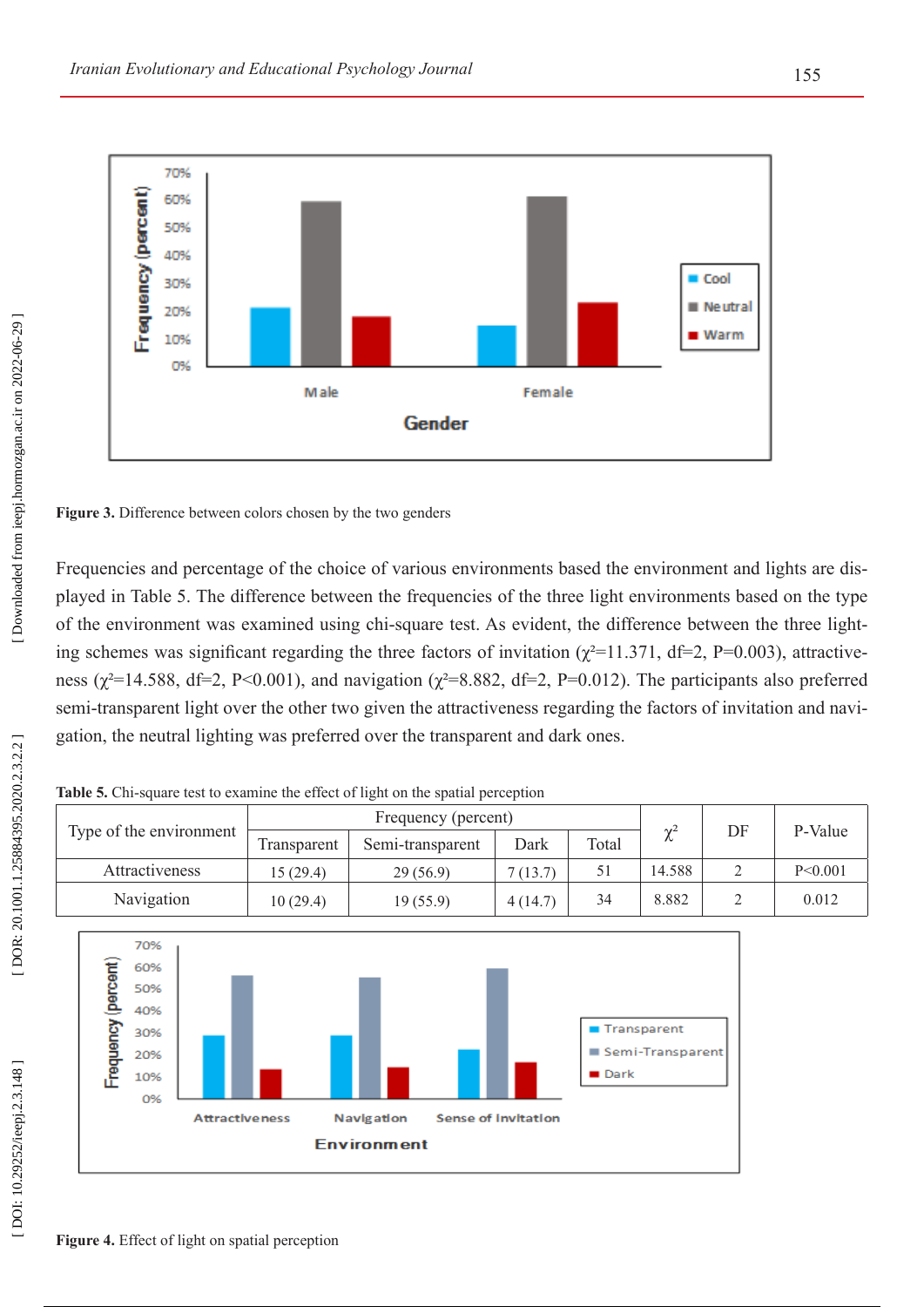The difference between the frequencies of the three lighting in the environment based of gender is displayed in table 6. The difference between the frequencies of environments chosen by either gender is significant of lighting in the environment ( $\chi^2$ =34.35, df=2, P<0.001). Both gender groups chose the Semi-transparent environment over the Transparent or Dark ones. In the second run, men preferred the darker environment to the transparent, and women preferred the transparent environment.

| <b>Sex</b> | Frequency (percent) |                  |          |       |          | DF | P-Value   |
|------------|---------------------|------------------|----------|-------|----------|----|-----------|
|            | Transparent         | Semi-transparent | Dark     | Total | $\chi^2$ |    |           |
| Male       | 10(16.7)            | 36(60)           | 14(23.3) | 60    | 19.6     | 2  | P < 0.001 |
| Female     | 23(38.3)            | 33(55)           | 4(6.7)   | 60    | 21.7     | 2  | P < 0.001 |
| Total      | 33(27.5)            | 69(57.5)         | 18(15)   | 120   | 34.35    | 2  | P < 0.001 |

Table 6. Chi-square test to examine the light preferences based on gender



**Figure 5.** Difference between colors chosen by the two genders

# **Discussion**

In this study, the role of color and light of the space on perception and legibility of the interior spaces of Faculty of Art & Architecture, West Tehran Branch was assessed. The novel method used in this study was augmented reality to create a spatial experience in participants. In this method, at first all circulation routes of the faculty building were modeled by using Rhinoceros software, and then, 6 scenarios were investigated based on different lights and colors. The participants were asked to choose their spatial priorities based on the legibility and perception of the environment according to its guidance, invitation and attractiveness. Then, data were analyzed by using chi-square. Results showed that neutral color was more attractive than the other two color spaces. There was no significant difference between three color spaces in terms of guidance and invitation. Generally, the participants preferred neutral color over the other two colors. In other words, neutral color was better perceived than the other two because of its greater attractiveness. Finally, among the different light spaces, the participants found the semi-transparent light more attractive than the other two in terms of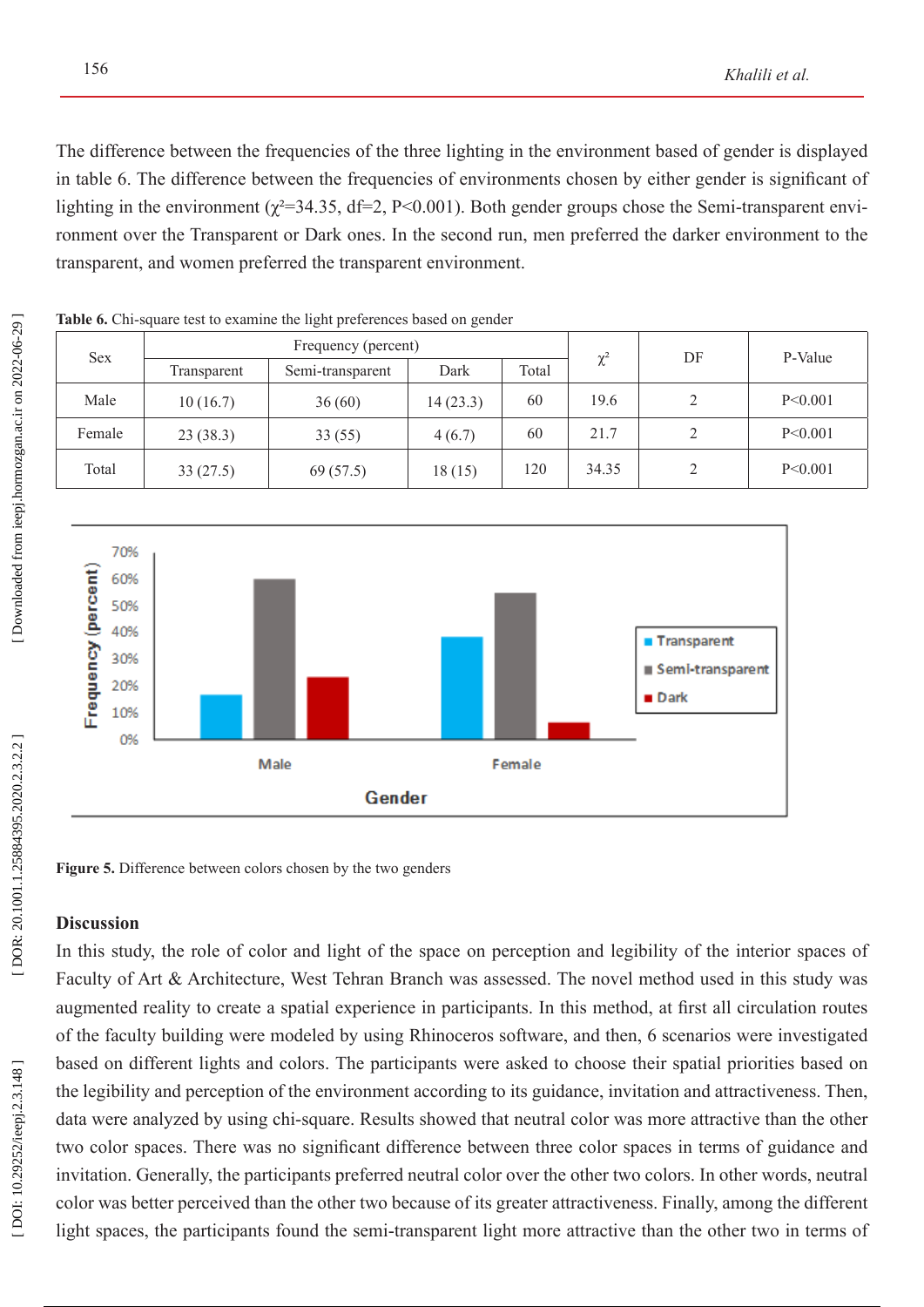attractiveness, guidance and invitation. In addition, neutral light was recognized as superior to the transparent and dark lights in terms of guidance and invitation.

Also, spaces having low brightness level (10 lx) were perceived by the participants of this study rather nega tively as compared to other brightness levels (250 lx and 500 lx). As the brightness level increased, the space was more positively perceived. When the space was chosen according to brightness levels with respect to the prospect of making orientation decisions in a building entered for the first time, spaces with low-brightness level were not preferred. With increased brightness levels, orientation preferences also increased. The per ceptions of participants concerning correlated color temperatures were quite similar. However, it can be said that the neutral white (4000 K) space was perceived more positively than the space lit with correlated color in proportion to correlated color temperatures.

Compared to other studies that use technology as a tool to perceive the environment, it can be admitted that augmented reality – compared with methods like animation – performs more accurately in forming the spatial perception of audiences. The results obtained about the environmental color differ from those of other studies. For example, Hidayetoglu et al.'s (2012) research in Turkey showed that participants were more inclined to use the red color in interior spaces, whereas the present research participants used the white color. The author believes that the reason lies in the cultural and social differences, and this is worth developing and investigating in future research. Regarding the effect of environmental color on readability, the use of light and neutral colors was more agreed upon in most of the studies such as Baker (1986) and Mahnke (1983), and the present research achieved quite similar results.

As mentioned earlier, the present study reviewed and analyzed the simultaneous effect of lights and colors on the environmental perception and legibility. The analytics suggested that attractiveness had the greatest effect on the legibility in both light and color variables. This could be attributed to the fact that respondents would fond the concept of attractiveness more easily conceivable than the other two, namely sense of invitation and navigation. In fact, it can be claimed that the majority of participants would prefer to be in more visually attractive environments considering the two parameters of light and color. Consequently, attractiveness is deemed more influential in increasing the legibility of the surroundings to the bystanders. It must be mentioned that users preferred neutral colors and lights, which in turn implies that neutral environments are more visually attractive.

Subsequently, the variable of gender was of equal weight to find attractiveness as the most important param eter in measuring the legibility of the environment, and the difference between the choices made by either gender group was in fact insignificant. Regarding the use of augmented reality technology, the participants unanimously stated that it creates a more realistic experience of the surroundings compared to pictures and animation. It was in fact proved that using this technology can yield more accurate results, which marks it as a proper replacement for older techniques.

In this study, the color, light level and correlated color temperature variables were restricted according to the type, size and intensity of variables. In further studies, the effects of low and high levels could be studied. Last ly, in this study only the effect of artificial light was studied. Future investigations would do well to similarly explore the effects of daylight.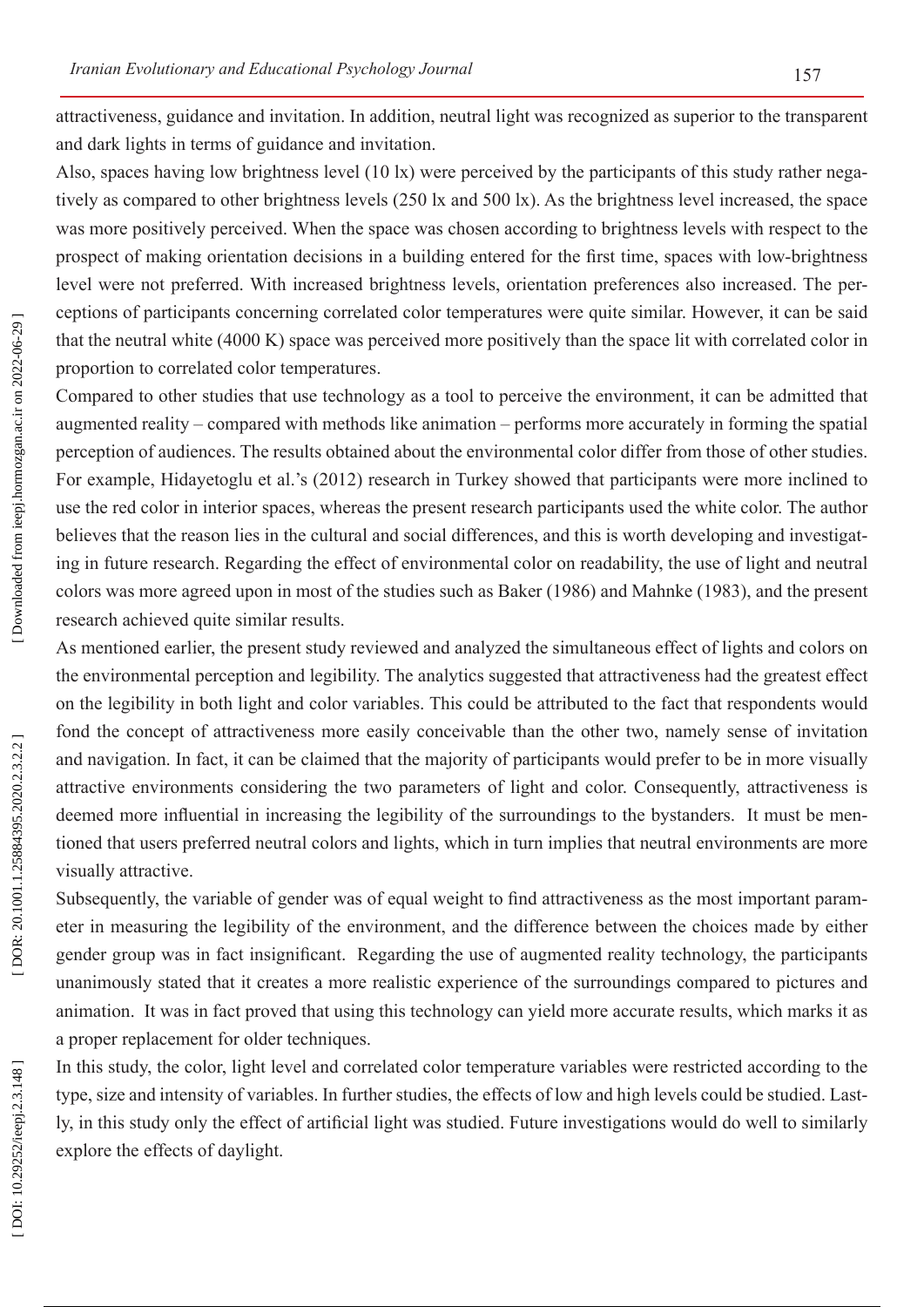**Declaration of Conflicting Interests:** The author(s) declared no potential conflicts of interest with respect to the research, authorship, and/or publication of this article.

**Funding:** The authors received no financial support for the research, authorship, and/or publication of this article.

**Acknowledgements:** We are grateful to all the participants who have contributed to this study.

## **References**

- Akalin, A. (2009). Architecture and engineering students' evaluations of house façades. Journal of Environ mental Psychology, 29(1), 124-132.
- Azuma, R. (1997). A Survey of Augmented Reality. Cambridge: Massachusetts Institute of Technology.
- Babin, B. J., Hardesty, D. M., & Suter, T. A. (2003). Color and shopping intensions, theinterveving effects of price fairness and perceived affect. Journal BusinessResearch, 56(7), 541-551.
- Baker, J. (1986). The role of the environment in marketing services. Chicago: American Marketing Associa tion.
- Bellizzi, J. A., Crowley, A. E., & Hasty, R. (1983). The effects of color in store design. Journal of Retailing, 59(2), 21-45.
- Bentley, I. (1985). Responsive Environments a Manual For Designers. London: Architectural Press.
- Camgöz, N. Y. (2004). Effects of hue, saturation, and brightness. Color Research and Application Journal, 29(1), 20-28.
- Canter, D. J. (1983). Synthesis of artificial lighting to satisfy multiple design criteria. Building and Environ ment, 18(2), 129-134.
- Erem, O., & Sener, G. (2008). Complexity versus sustainability in urban space: The case of Taksim Square. Journal of Istanbul, 21(2), 54-73.
- Hidayetoglu, M. L., Yildirim, K., & Akalin, A. (2012). The effects of color and light on indoor wayfinding and the evaluation. Journal of Environmental Psychology, 32(2), 50-58.
- Höllerer, T., & Feiner, S. (2004). Telegeoinformatics: Location-based computing and service. London: Taylor & Francis.
- Kipper, G., & Rampolla, J. (2013). Augmented reality: An emerging technologies guide to AR. London: Elsevier.
- Knez, I., & Kers, C. (2000). Effects of indoor lighting, gender and age on mood andcognitive performance. Environment and Behavior, 32(6), 817-831.
- Kumoglu Suzer, O., Olgunturk, N., & Guvenc, D. (2018). The effects of correlated colour temperature on wayfinding: A study in a virtual airport environment. Displays, 51(1), 9-29.
- Lynch, K. (1960). Image of the city. Cambridge: Massachusetts Insttitute of TechnologyPress.
- Mahdzar, S., & Safari, H. (2014). Legibility as a Result of Geometry Space: Analyzing and Comparing Hypothetical Model and Existing Space by Space. Journal of Life Science, 67(6), 309-317.
- Mahnke, F. H., & Mahnke, R. H. (1993). Color and light in manmade environments. New York: Wiley.
- Muci, S. (1994). Yapay aydınlatmanın mimari tasarımla ilis¸ kili yönleri. Trabzon: Karadeniz Technical Uni versity (Master thesis).
- Osmann, J. P. (2002). using desktop virtual environment to investigate the role of landmarks. computers in